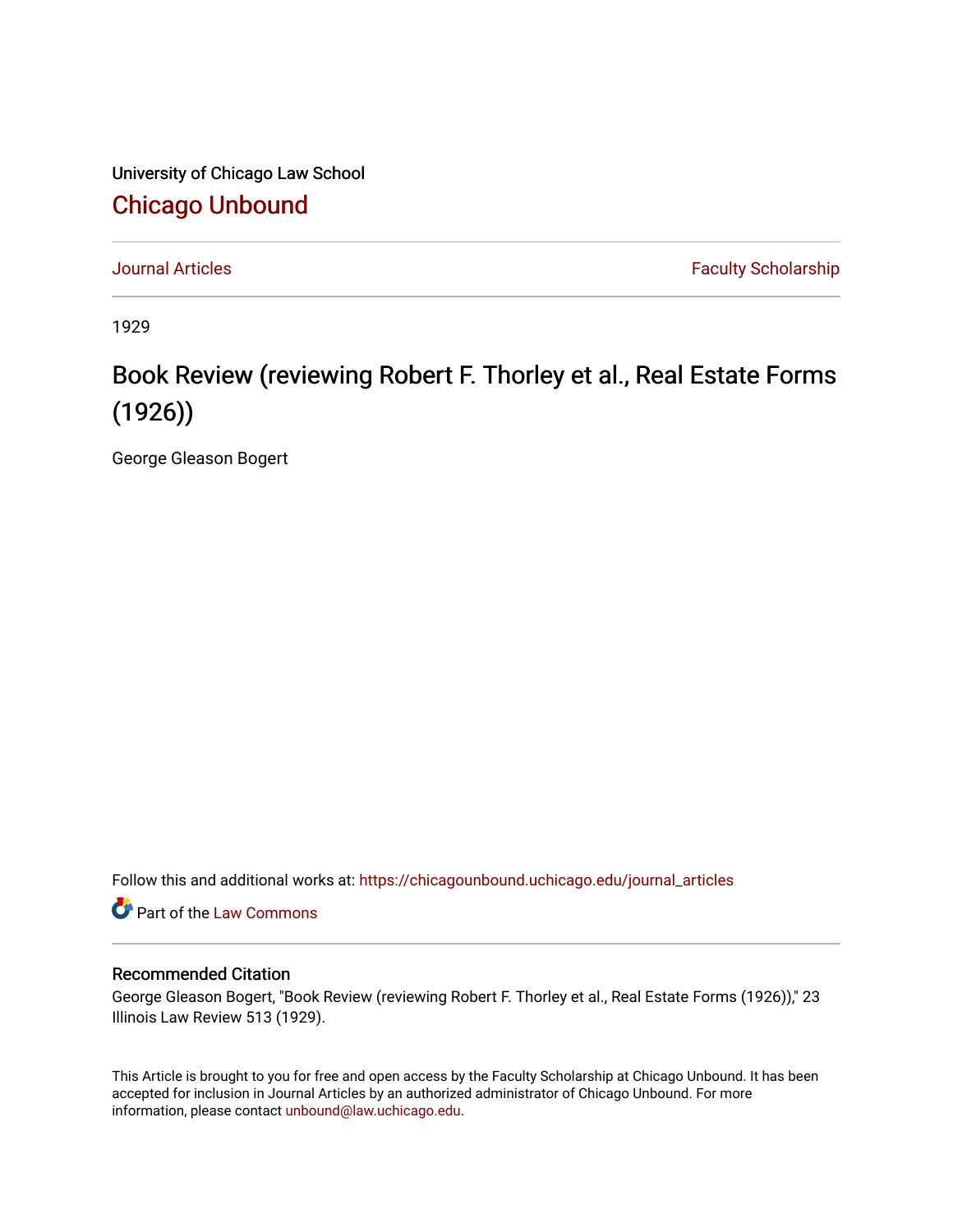from reliable sources is apparent. (The advertisement of the Union Trust Company of Detroit appears in, and as part of, some of the Michigan forms.)

Forms are dispersed throughout the other pages, but here they are used for illustrative purposes. In this portion of the text the authors take typical real estate transactions, explain how they are carried out and set forth the appropriate forms. Chapter XIX, for example, treats of exchange. A statement of facts is given, then what is actually done including the computation, which is literally set out. The contract, of course, is included.

The government survey is explained and illustrated by figures and diagrams, and the methods of surveying and platting, in common use, are treated in a similar manner.

The book explains and illustrates with forms how the work of abstracting is carried on, how the official recording offices are conducted and how the business of title insurance is done.

The methods of examining and reporting on titles as well as the means of disposing of objections are discussed and illus-trated. It'is, in short, a well directed effort to explain the mechanics of conveyancing. The office of such a book is to inform the novice how actually to do business. The simplicity of this treatment will provoke a smile from experienced men, but the book furnishes what the young lawyer wants. Of this the writer is well aware from questions put to him by students.

The demand for such a book comes from graduates of our best law schools, from men well trained in the principles of real property law. For this reason alone the first forty-six pagesa summary of the law of Real Property-might well have been omitted. The subject has too many ramifications to treat in this manner and such a discussion tends to make real estate brokers believe they are real property lawyers.

University of Florida College of Law.

## **CLIFFORD** W. **CRANDALL.**

REAL ESTATE FORMs. By Robert F. Thorley and William H. Stickney. New York: Prentice-Hall, Inc., 1926. Pp. x, 332.

This book is intended as a guide for realtors. It contains two classes of material, namely, office forms for making records of real estate transactions and, secondly, legal forms for contracts, leases, deeds, mortgages, etc. The former seem to provide extremely detailed and orderly means of keeping track oi demand and supply and making note of relevant facts regarding the business flowing through an office. In the latter group appear the more common types of instruments used in land transactions in and around New York, with a good variety of clauses for differing conditions and with little excess verbiage.

The book is, however, strongly in the Manhattan manner. The deeds and mortgage forms are extracted frankly from the New York statutes and the acknowledgments are of the same sort. In general the selection and transcription of these forms